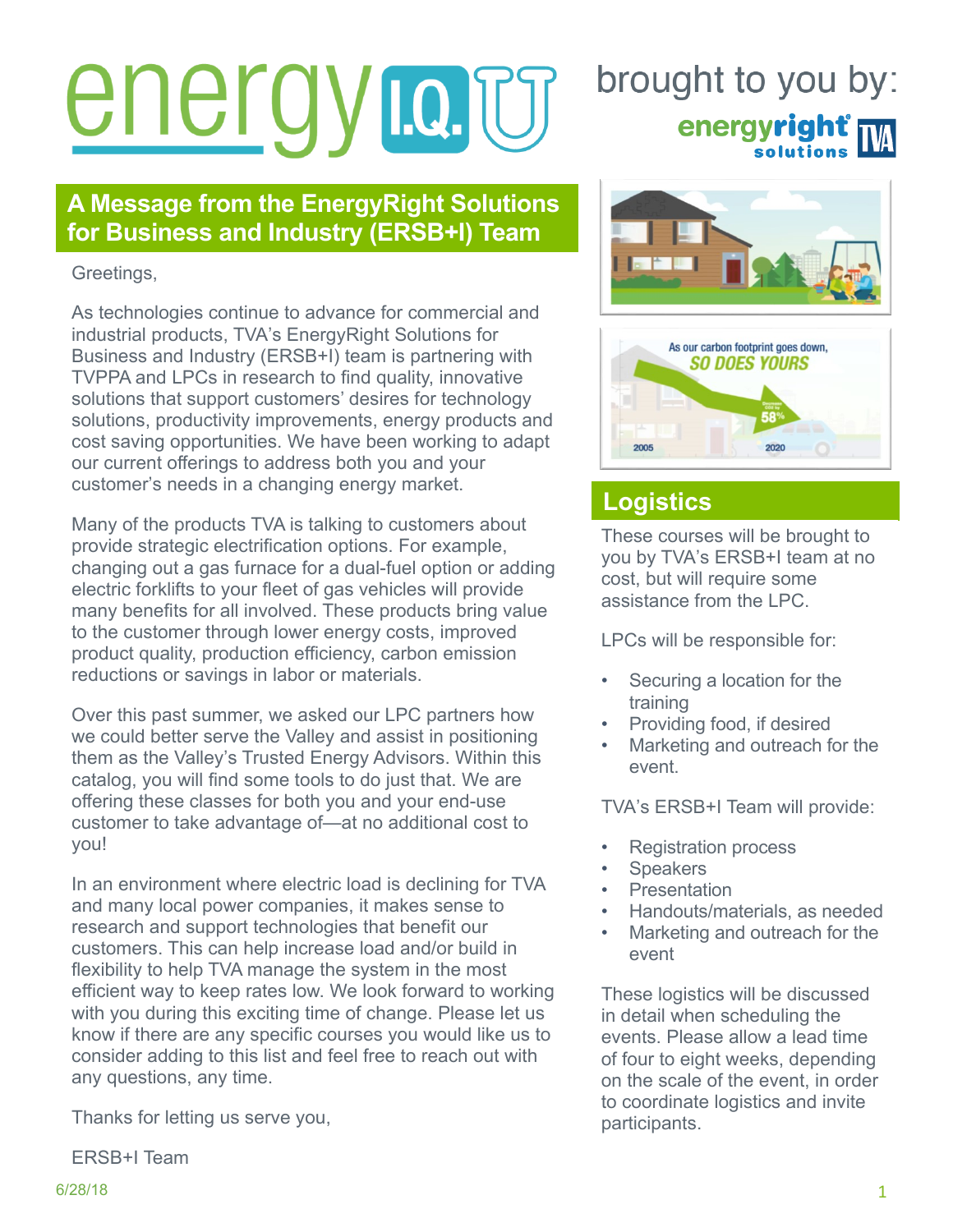# **2018 Course Catalog**

## **TECHNOLOGIES**

#### Electrification Technologies: A La Carte

| DURATION: Customized                          |                            |
|-----------------------------------------------|----------------------------|
| CEU <sub>s</sub> :                            | Varies                     |
| FORMAT:                                       | Seminar                    |
| DATE:                                         | On request, contact ERSB+I |
| Are you short on time but would still like an |                            |

overview of some specific smart energy technologies? Training can be customized from the following list so you get the most information possible in the shortest window of time:

- Variable Refrigerant Flow
- Dual Fuel Heat Pumps
- Water Treatment
- Process Heating
- Kitchen Equipment
- Non-Road Electric Vehicles

We will provide a list of benefits and risks associated with each technology. Do you want information on something not already listed? Just let us know—we can look into adding it for you.

#### Food Service 101

| DURATION: Customized |                            |
|----------------------|----------------------------|
| CEUs:                | Varies                     |
| FORMAT:              | Seminar                    |
| DATE:                | On request, contact ERSB+I |

The ERSB+I standard incentive program has a focus on Electric Commercial Kitchen Equipment. This class will provide decision-makers from businesses—such as school cafeterias, restaurants, and grocery and convenient stores with information on the incentive opportunities available. Topics include detail about the equipment types incentivized by the program, description of electrical equipment benefits beyond energy savings, and explanation of program participation guidelines for a successful project.

#### Electrification Technologies: A La Carte

| DURATION: Customized |                            |
|----------------------|----------------------------|
| CEUs:                | Varies                     |
| FORMAT:              | Seminar                    |
| DATE:                | On request, contact ERSB+I |

The Non-Road Electric Vehicle (NREV) course is designed to increase the awareness and adoption of electrified, non-road transportation assets by promoting electric fuel options over traditional fossil fuel options through education and incentives offered by ERSB+I. Non-fuel based benefits of switching to electric include reduced maintenance, safer and more efficient work atmosphere, less noise, and enhanced environmental profile. Technologies included in this offer are forklifts, Airport Ground Support Equipment (GSE), Heavy Duty Truck Stop Electrification (HD-TSE), Electric Truck Refrigeration Units (eTRUs), and golf carts.



#### Process Heating

| DURATION: Customized |                            |
|----------------------|----------------------------|
| CEUs: The CEUS:      | Varies                     |
| FORMAT: Seminar      |                            |
| DATE:                | On request, contact ERSB+I |

As TVA Industrial customers continue to investigate technologies and methodologies to remain competitive, a common focal point is process heating. Typically, process heat is relatively energy intensive, accounting for a significant percentage of total production cost. This course will cover the basic process heating applications and equipment, and outline opportunities for energy and performance improvements. It is not intended to be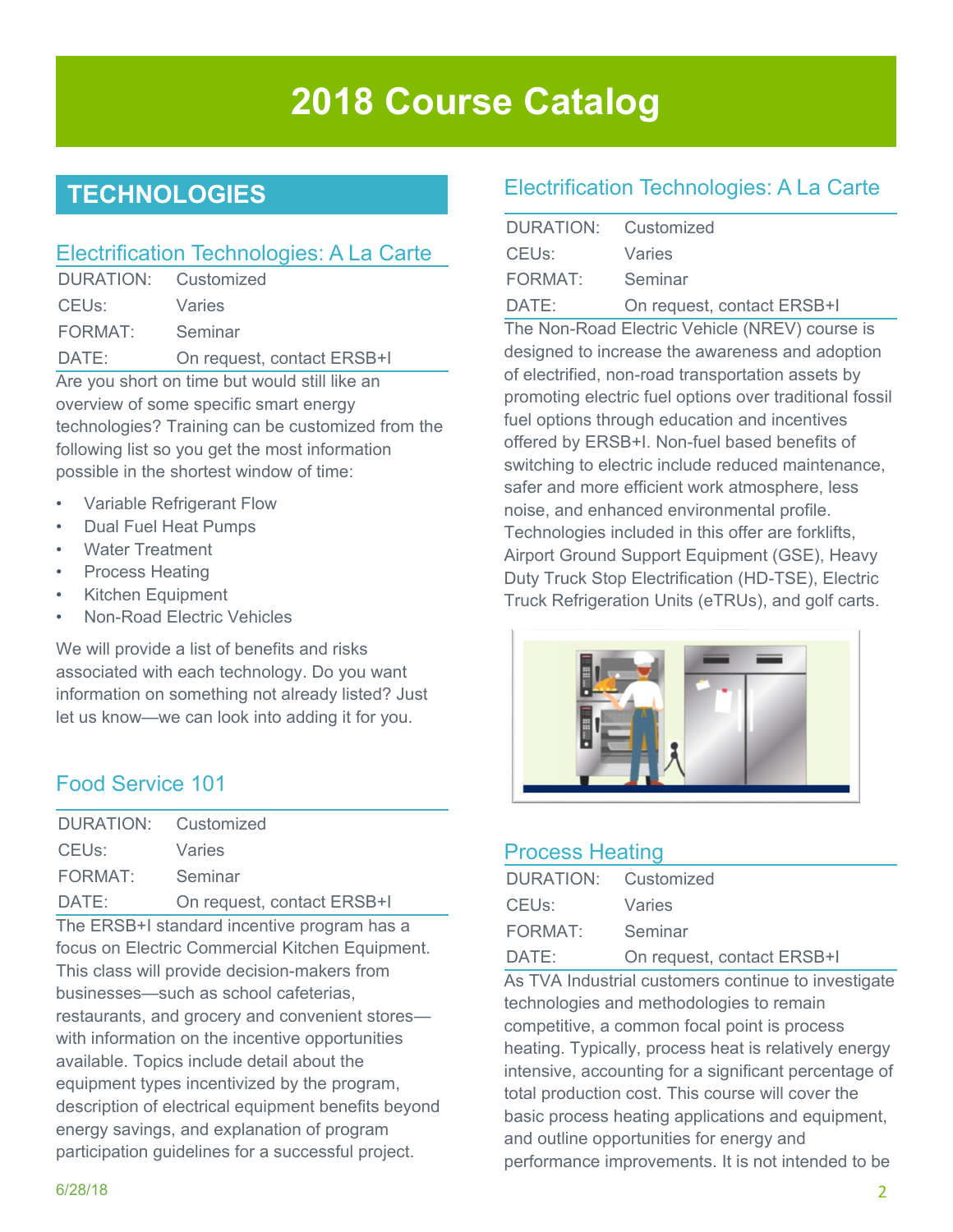a comprehensive technical text on improving process heating systems, but serves to raise awareness of potential performance improvement opportunities, provide practical guidelines, and offer suggestions on where to find additional help. Performance Improvement Opportunities for Electric-Based Systems may include:

- Arc Furnaces
- Electric Infrared Processing
- Electron-Beam Processing
- Induction Heating and Melting
- Laser Processing; Microwave Processing
- Plasma Processing
- Radio-Frequency Processing
- Resistance Heating and Melting

#### Water Treatment Electrification **Possibilities**

| DURATION: Customized |                            |
|----------------------|----------------------------|
| CEUs:                | Varies                     |
| FORMAT:              | Seminar                    |
| DATE:                | On request, contact ERSB+I |

Waste water is usually treated with chlorine to remove biological contaminants. Chlorine is potentially harmful to employees and can cause corrosion to equipment and storage facilities over time. These undesirable impacts, along with the cost of procurement, have led some wastewater treatment facilities to seek alternatives. Often the best option available for biological control is ultraviolet (UV) irradiation, provided by high intensity lighting. This is an example of a smart electro-technology that may result in lower operating costs, less wear and tear, and worker safety.

In this course, attendees will learn how the technology works, how to calculate the cost impacts, and review case studies where the installation of UV irradiation has been installed.



#### **BUILDING OPTIMIZATION**

#### Building Envelope Leakage/Infiltration – Air, Moisture and the Problems They **Cause**

| DURATION: | 1 Hour    |
|-----------|-----------|
| CEUs:     | 0.7 IACET |
| FORMAT:   | Webinar   |
|           |           |

DATE: On request, contact ERSB+I Building problems related to moisture and air leakage/infiltration often manifest themselves in occupant discomfort, indoor air complaints, and stained or cupped ceiling tile issues, adding to building operations staff workload. The integrity of the building envelope and the operation of the HVAC systems are critical to understanding how these moisture-related intrusions occur and the root cause of these types of problems. The building envelope and its interaction with the HVAC systems may be frequently overlooked by operators otherwise busy with day-to-day responsibility of building systems. This webinar will examine the role that the building envelope and its interaction with the HVAC systems play in ensuring both occupant comfort condition, improving energy efficiency, and lowering cost of operation.

Recorded Apr. 19, 2017.

Speakers: Ed Simpson, Building Commissioning Authority, TESTCOMM, and Jay Enck, CTO and Principal, CxBGS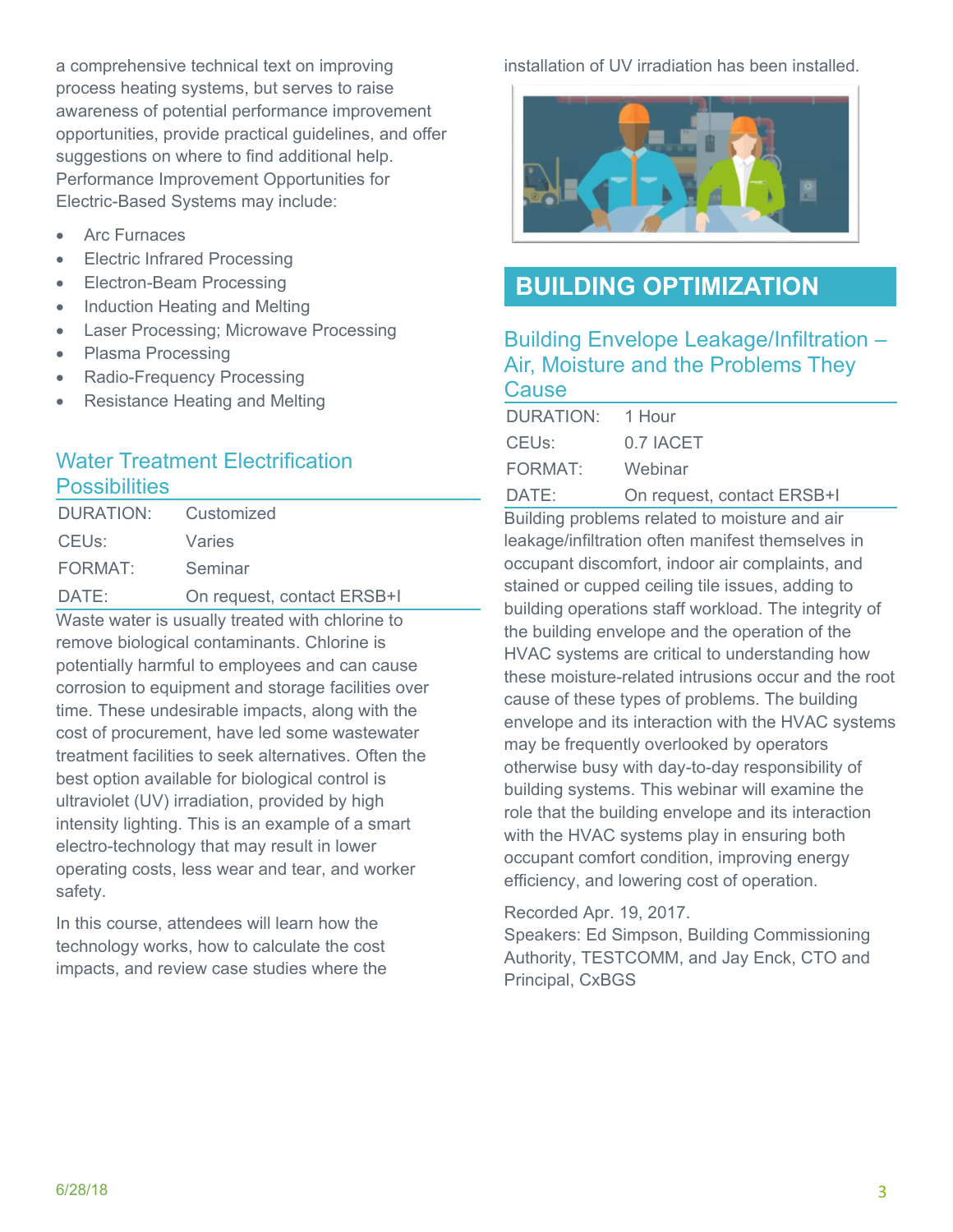#### Building Re-tuning without a Building Automation System

| DURATION: 1 Hour |                            |
|------------------|----------------------------|
| CEUs:            | 0.7 IACET                  |
| FORMAT: Webinar  |                            |
| DATE:            | On request, contact ERSB+I |

Sometimes integration of building systems using a building automation system (BAS) is not viable, especially when dealing with older buildings and/or medium-sized buildings with modest complexity. This webinar will discuss methods for using lowcost data gathering methods and repeatable methodologies to identify opportunities for operational improvements.

Recorded Oct. 18, 2018.Speaker: Paul Reale, M.Sc., LEED AP, The City University of New York Building Performance Lab

#### Building Scoping for Operational Improvement

| DURATION: 1 Hour |                            |
|------------------|----------------------------|
| CEUs:            | 0.7 IACET                  |
| FORMAT:          | Webinar                    |
| DATE:            | On request, contact ERSB+I |

Four individual lessons focus on creating a prioritized scope of work for finding opportunities for energy saving operational adjustments. Content includes presentations and group discussions as well as hands-on information gathering and analysis. Participants will be required to work through an e-learning module as well as collect and analyze data from their facility prior to attending the class.

#### Efficient Lighting Fundamentals

| DURATION: 1 Hour   |                            |
|--------------------|----------------------------|
| CEU <sub>s</sub> : | 0.7 IACET                  |
| FORMAT:            | Webinar                    |
| DATE:              | On request, contact ERSB+I |

Five individual lessons cover lighting fundamentals and principles of efficient lighting, including: evaluation of lighting levels; fixture and control technologies; retrofit and redesign options; and required maintenance to reduce energy use

associated with lighting while maintaining recommended lighting levels needed for productivity and safety.



#### New Technologies for Lighting Retrofits and Upgrades

| DURATION: 1 Hour |                            |
|------------------|----------------------------|
| CEUs:            | 0.7 IACET                  |
| FORMAT: Webinar  |                            |
| DATE:            | On request, contact ERSB+I |

New technologies in commercial lighting come rapidly. Manufacturers are eager to offer lighting technologies that reduce energy use, offer superior lighting quality—or both. For building operators, the trick is to know when a new technology is ready to deliver on its promise and where it is most effectively used. This webinar will scan the horizon of new lighting technologies and offer insights on performance and application.

Recorded Feb. 15, 2017. Speaker: Eric Strandberg, Sr. Lighting Specialist, Lighting Design Lab

#### Operational Improvements using Building Automation Systems

| DURATION: 1 Hour |                            |
|------------------|----------------------------|
| CEUs:            | 0.7 IACET                  |
| FORMAT:          | Webinar                    |
| DATE:            | On request, contact ERSB+I |

The building automation system (BAS) not only schedules and dynamically controls the operation of the building, it is also a repository of critical data on how the building has operated over time and its environmental and occupancy conditions. As such, the BAS can be a critical tool in troubleshooting building performance problems and identifying operational changes that can improve energy efficiency. This webinar will demonstrate how to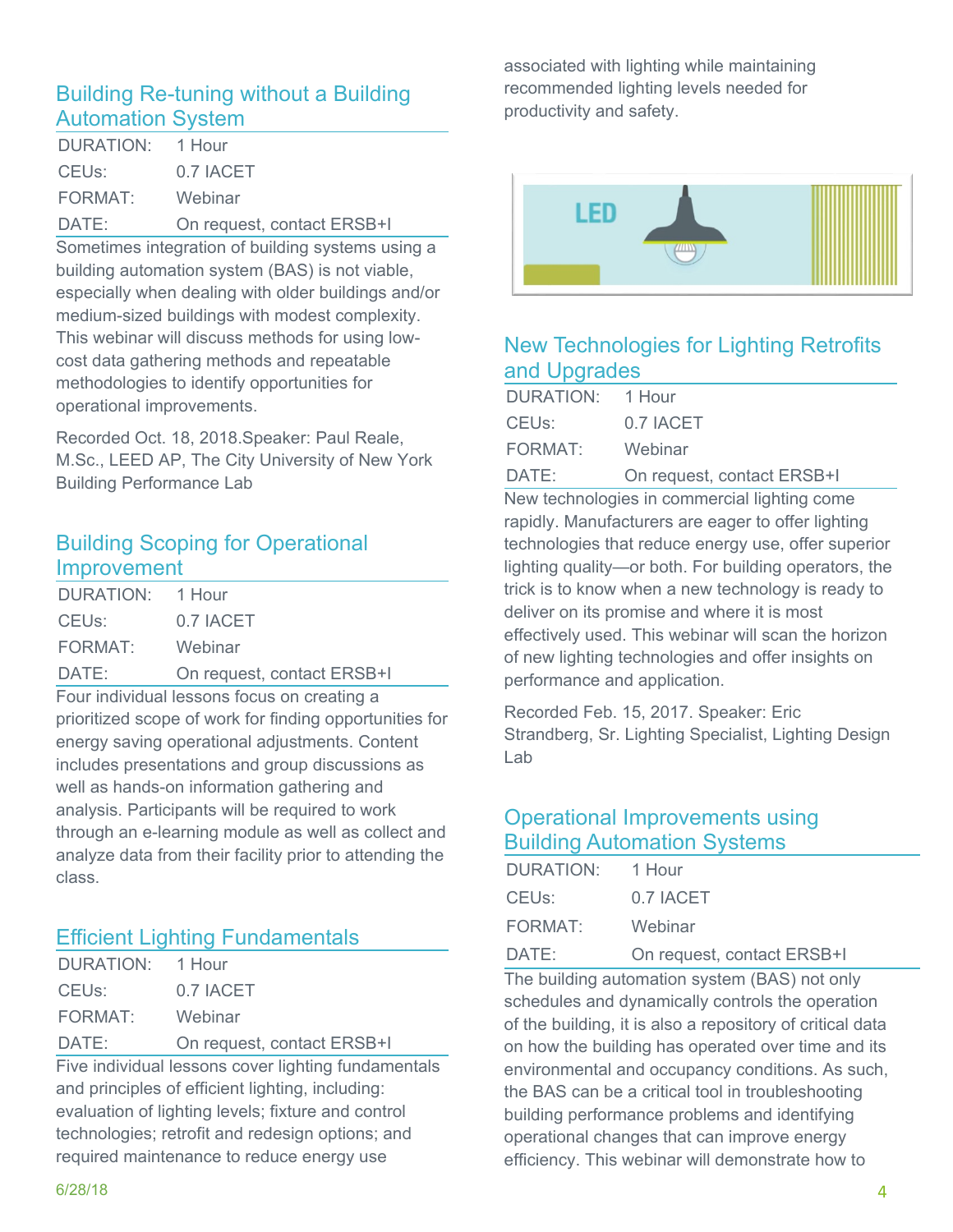visualize and analyze BAS data to identify opportunities to improve occupant comfort and reduce energy use by focusing on the three basic S's of controls—Schedules, Setpoints, and Sequences.

Recorded Mar. 22, 2017. Speaker: Pete Segall, Energy Services Manager, ATS

#### Troubleshooting Common Air Handler Problems

| DURATION: 1 Hour |                            |
|------------------|----------------------------|
| CEUs:            | 0.7 IACET                  |
| FORMAT:          | Webinar                    |
| DATE:            | On request, contact ERSB+I |
|                  |                            |

Air handlers may be among the simplest pieces of equipment that HVAC technicians and operating engineers deal with—but nothing in the field is ever as simple as it seems. A malfunctioning air handler can cause huge comfort and energy efficiency problems for building owners and occupants. Understanding the most common problems with air handlers can be a good starting point for addressing the problem and making the repair. This webinar will review common problems encountered with air handlers, from dirty and clogged filters to broken belts, fan rotation, and motor failure, then introduce tools for verifying operation and approaches to correcting problems. Hear from two experienced industry professionals about strategies they use to make fast and efficient repairs.

#### Recorded May 17, 2017.

Speakers: Kevin Fish, Sr. Associate, Strategic Energy Group, and Scott Lindquist, Operations Manager, University of New Hampshire



## *CONCEPTS*

#### Benefits of PPN

| DURATION: 1 Hour   |                            |
|--------------------|----------------------------|
| CEU <sub>s</sub> : | <b>None</b>                |
| FORMAT:            | Seminar                    |
| DATE:              | On request, contact ERSB+I |

The Preferred Partners Network (PPN) is an exclusive network of approved commercial and industrial trade allies. PPN members are experts in their field, provide sound advice on energy-saving investments, install energy saving equipment and guide participants through the process of applying for incentives throughout the Tennessee Valley Authority (TVA) service area. This course will provide an in-depth look at the benefits and new initiatives of the PPN program.



#### Introduction to Energy Audits

| DURATION: 1 Hour |                            |
|------------------|----------------------------|
| CEUs:            | <b>None</b>                |
| FORMAT:          | Seminar                    |
| DATE:            | On request, contact ERSB+I |

For over four decades, TVA has offered on-site energy assessments, commonly called "Energy Audits," to help business and industry customers thrive in the Valley. Primarily offered in partnership with Local Power Companies, TVA's Comprehensive Services Program (CSP) has employed engineers qualified to conduct these audits for TVA direct- and LPC-served customers. But what is an energy audit? How detailed are they and what good are they really doing? In this session, we will explore the components of a successful Energy Audit such as:

- Definition of an Energy Audit
- Billing History Analysis
- Energy Usage Profiles
- Low/No Cost Recommendations
- Analysis and Recommendations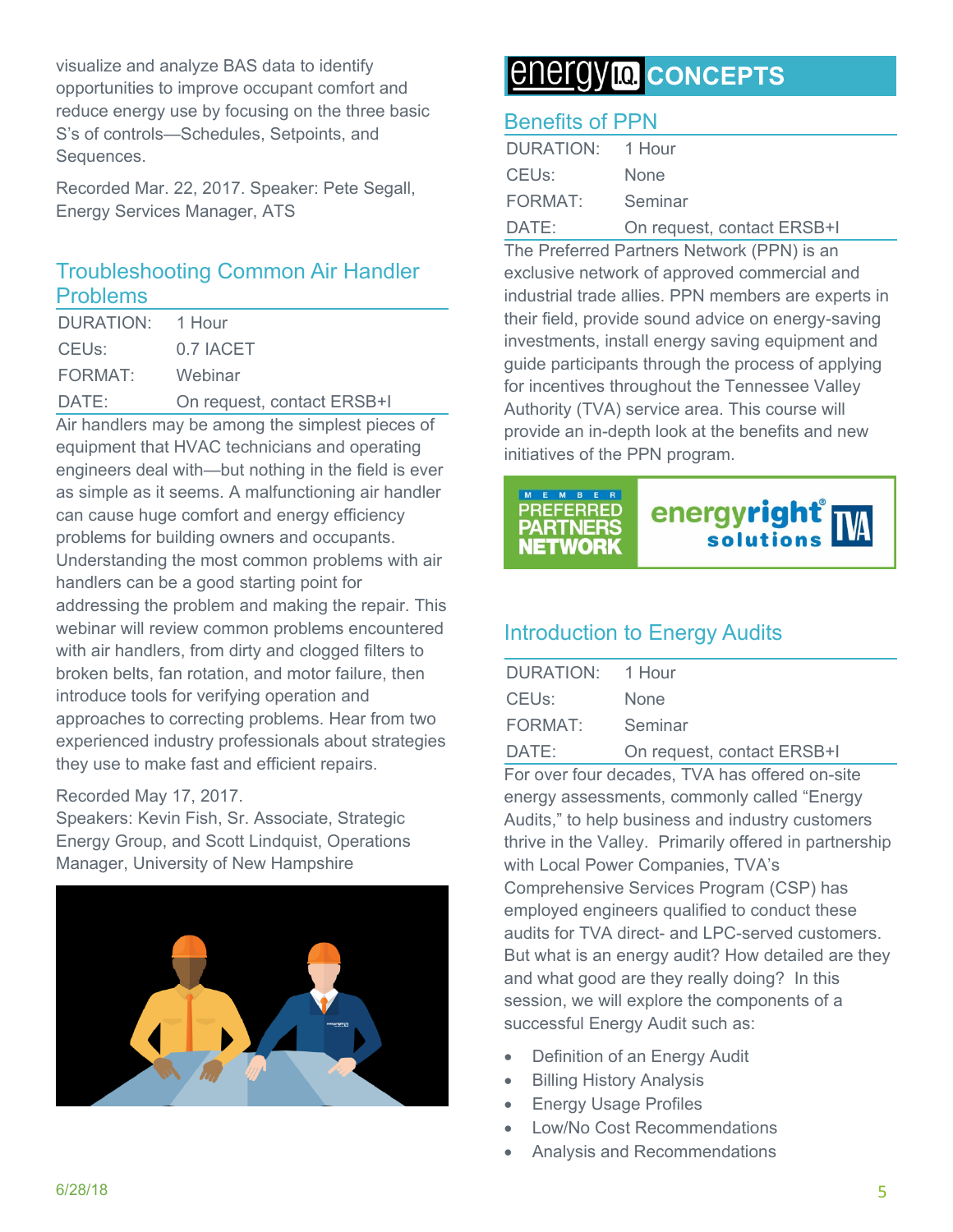- Financial Analysis (playback calculations)
- Audit Related Certifications
- Distinguishing the CSP offering

These sessions will be offered by an instructor who has performed energy audits for customers so live Q&A should be particularly valuable.

#### EPRI: Big Picture

| DURATION: 1-2 Hours |             |
|---------------------|-------------|
| CEU <sub>s</sub> :  | <b>None</b> |
| FORMAT:             | Seminar     |
| DATE:               | On request  |
|                     |             |

Part of fulfilling TVA's mission of delivering lowcost, reliable energy and furthering economic competitiveness in an environmentally respectful manner includes looking at innovative solutions to today's complex problems. In times past, TVA was much larger and conducted research and development with internal staff. In our new, leaner position, TVA leverages research dollars with other utilities across the United States and around the globe. Since 1972, TVA has enjoyed an excellent partnership with the Electric Power Research Institute (EPRI). EPRI membership includes 90% of electric utility revenue generated in the U.S. and extends participation in over 35 countries. In this course, attendees will learn about the benefits from the EPRI partnership and our specific work in the Electrification space.

#### EPRI: Deep Dive into Electrification

| DURATION: 1-2 Hours |                            |
|---------------------|----------------------------|
| CEUs:               | <b>None</b>                |
| FORMAT:             | Seminar                    |
| DATE:               | On request, contact ERSB+I |

 $6/28/18$  6 In 2017, Electric Power Research Institute (EPRI) began a national effort toward the promotion of electro-technologies solving customer problems and minimizing environmental impacts of the evergrowing industrial world. In addition, TVA recently engaged with EPRI to prepare an 'Electrification Potential Study' for the TVA service territory. In this session, attendees will learn what EPRI discovered in their national effort regarding impactful electro technologies. We will share the potential impacts of 30 of these technologies specifically within the TVA

service territory. This is intended as an effort to identify and share specific technologies which will have the greatest impact for TVA/LPC end-use customers.

#### Fundamentals of Compressed Air Systems (Level 1)

| DURATION: 8 Hours |                            |
|-------------------|----------------------------|
| CEUs:             | 0.8 IACET                  |
| FORMAT:           | Seminar                    |
| DATE:             | On request, contact ERSB+I |

This one-day introductory course is designed to teach facility engineers, operators and maintenance staff how to achieve 15-25% cost savings through more effective production and use of compressed air. Participants will learn how to:

- Calculate the energy cost of compressed air in their facility;
- Improve compressed air system efficiency and reliability;
- Identify inappropriate uses of compressed air;
- **Establish a baseline by which they can measure** improvements in compressed air performance;
- Match system supply to actual production requirements for pressure and flow;
- Find and fix leaks:
- Establish a leak prevention program, and
- Better control compressed air to improve productivity and profitability.

Participants will receive materials to complete prior to the training, which will be used to calculate cost and performance in their own facilities.

#### Fundamentals of Compressed Air Systems (Level 2)

| DURATION: 16 Hours |                            |
|--------------------|----------------------------|
| CEUs:              | 1.6 IACET                  |
| FORMAT:            | Seminar                    |
| DATE:              | On request, contact ERSB+I |

This intensive two-day training provides in-depth technical information on troubleshooting and improving industrial compressed air systems. This training will help end users as well as industry solution providers learn how to: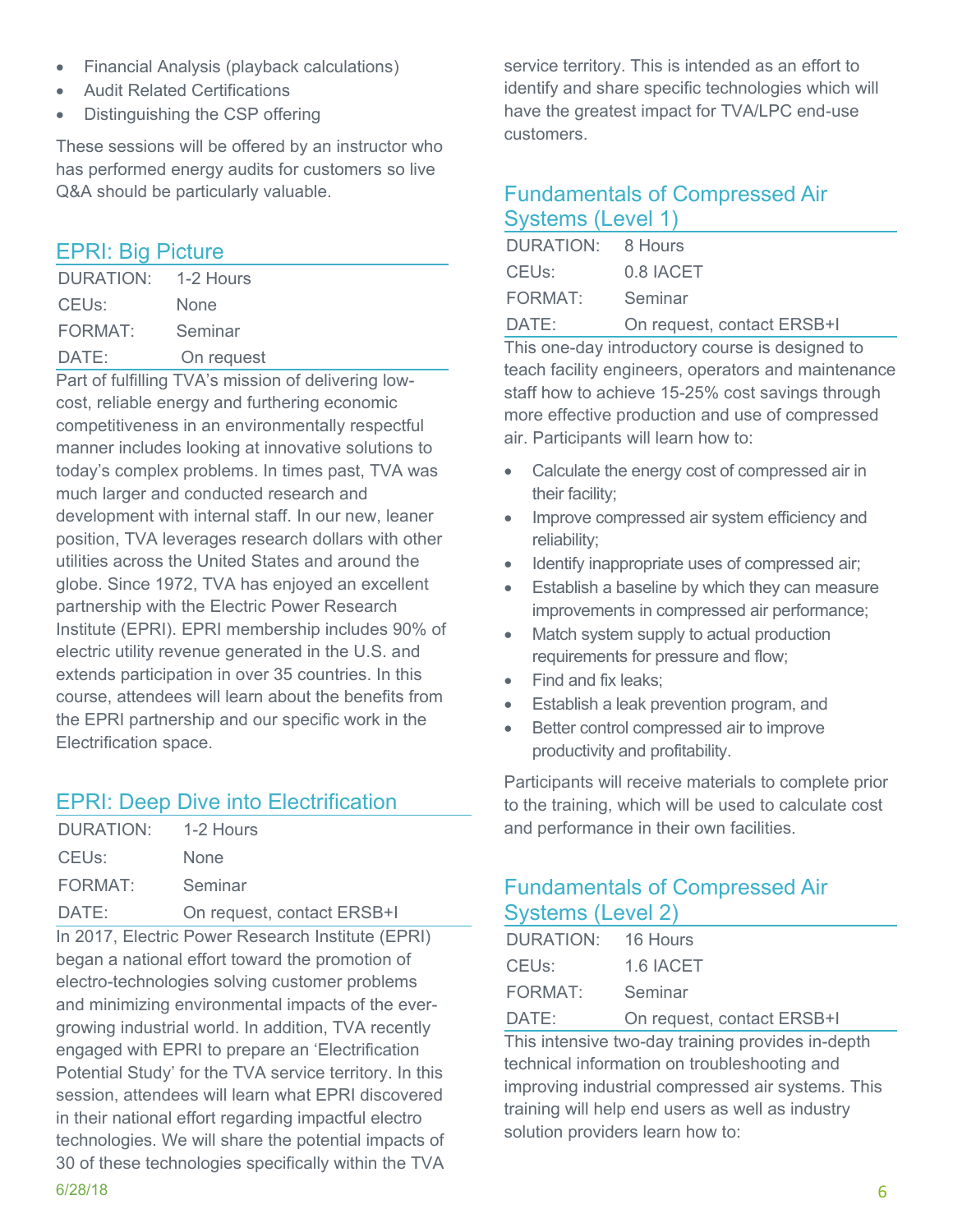- Collect and use data and tools to assess the efficiency and cost-effectiveness of a compressed air system;
- Develop and use a system profile;
- Implement a system maintenance program;
- Address air quality, highest pressure requirements and high-volume intermittent applications;
- Understand complex control system strategies;
- Align the supply side to demand side operation;
- Explain the value of heat recovery; and
- Successfully sell compressed air improvement projects to management.

Participants will receive material to complete prior to the training, which will be used to calculate cost and performance in their own facilities.



#### **HVAC**

| DURATION: 1 Hour |                            |
|------------------|----------------------------|
| CEUs:            | 0.1 IACET                  |
| FORMAT:          | Seminar                    |
| DATE:            | On request, contact ERSB+I |

Commercial facilities have a variety of energy solutions for space conditioning. When determining the most effective system, it is useful to understand the utility's load shape objectives and requirements of the facility. This training provides an overview of HVAC processes and various technologies on the market, as well as technologies that best meet current load shaping objectives, such as Dual-Fuel Heat Pumps and Variable Refrigerant Flow.

#### How Electrification Can Help Meet Sustainability Goals

| DURATION: 0.5 Hours |                            |
|---------------------|----------------------------|
| CEUs:               | 0.1 IACET                  |
| FORMAT:             | Seminar                    |
| DATE:               | On request, contact ERSB+I |
|                     |                            |

Did you know that choosing electricity now or even fuel switching today can advance your company's sustainability goals for years to come? Experts agree electricity will play a central role in the low carbon economy, with many businesses and universities already setting goals for zero carbon emissions in the next 3-30 years. Smart electric technologies and energy efficiency work together to reduce fossil fuel consumption, which results in less carbon emissions. Installing electric infrastructure now rather than other fuel types will future-proof your company and provide sustainable long-term solutions for your energy needs.

#### Introduction to ISO 50001

| DURATION: 1 Hour |                            |
|------------------|----------------------------|
| CEUs:            | 0.1 IACET                  |
| FORMAT: Seminar  |                            |
| DATE:            | On request, contact ERSB+I |

ISO 50001 is an Energy Management System based on the management system model of continuous improvement used for other well-known standards such as ISO 9001 and ISO 14001. This course provides an introduction to ISO 50001, including management responsibility, energy policy, energy planning, implementation and operation, checking, and management review. Activities cover scope, resource assessment, communication roles, and evaluating policy and legal requirements. Attendees will be introduced to key resources and online tools which aid in the implementation of ISO 50001, and will review real world case studies.



#### Load Shape Profiles

| DURATION: 1 Hour |                            |
|------------------|----------------------------|
| CEUs:            | 0.1 IACET                  |
| FORMAT: Seminar  |                            |
| DATE:            | On request, contact ERSB+I |

Now that TVA has significant reserve margin on our generation capacity, we are more interested in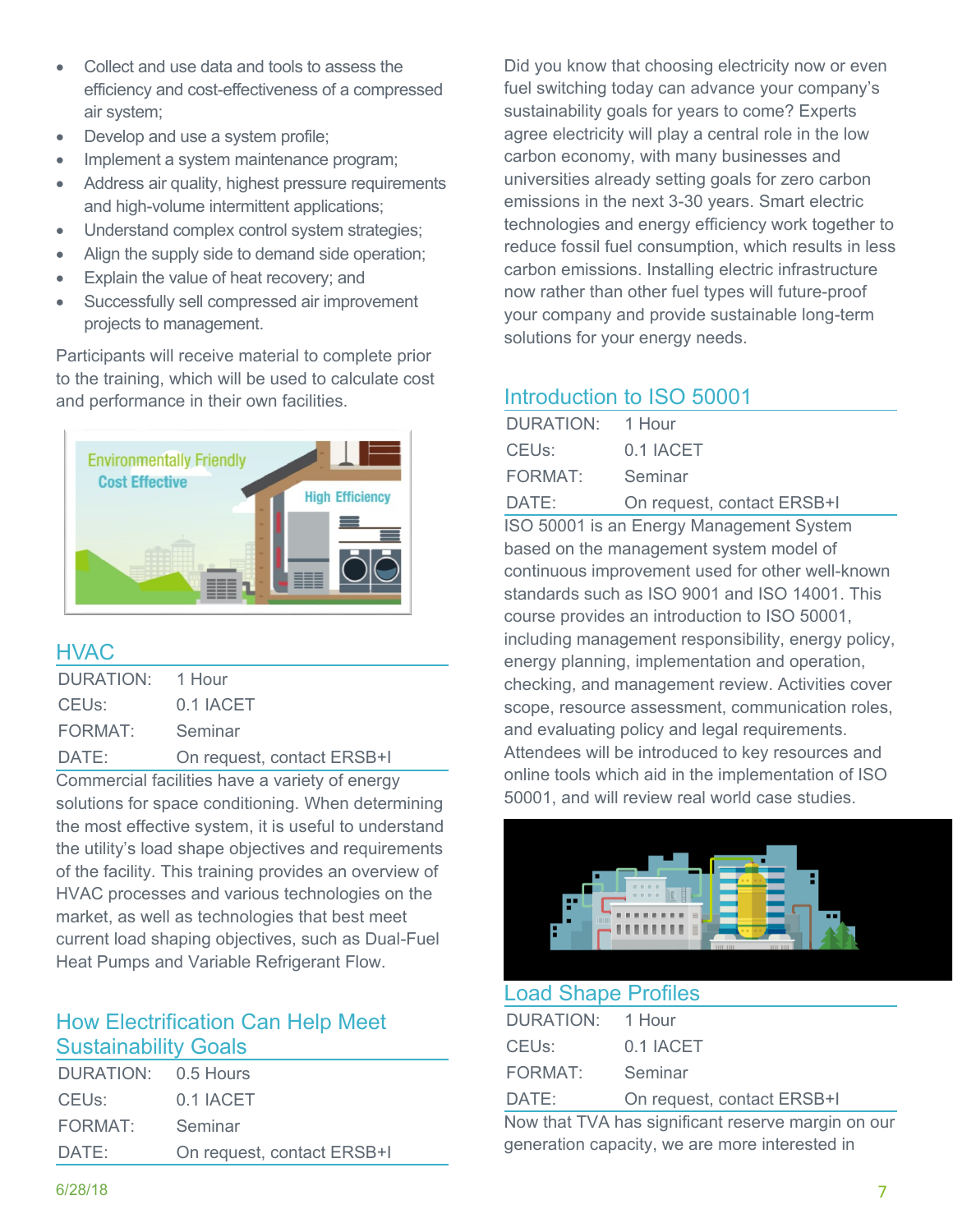impacting when customers consume our power. We build our generation fleet to meet the peak system demand, which only occurs for a very few hours per year. However, during the remainder of the year, consumption is far lower than peak. The costs associated with generation assets don't go away when generation assets aren't being utilized, so TVA hopes to increase consumption during offpeak hours. The annual usage of electricity during every hour of the year is called load shape; during this course, attendees will learn about the existing TVA load shape as well as the load shapes for various equipment. TVA will review what ERSB+I is doing in the program space to maximize positive impacts on our system-wide load shape.

#### Managing Energy in Processes

| DATE:              | On request, contact ERSB+I |
|--------------------|----------------------------|
| FORMAT:            | Seminar                    |
| CEU <sub>s</sub> : | Varies                     |
| DURATION:          | 2-3 Hours                  |

Energy is managed as a controllable expense that is part of other continuous improvement efforts. Within this course, participants will be introduced to a system of organizational practices, policies and processes that create reliable, persistent energy savings by integrating energy management into the way a facility does business. This is distinguished from ad hoc energy management projects (e.g. attending training or installing high-efficiency systems) that are distinct in their own right from other organizational initiatives, but contribute to the overall performance of an industrial facility.

#### Sector-Specific Training

| DURATION: Customized |                            |
|----------------------|----------------------------|
| CEUs:                | Varies                     |
| FORMAT: Seminar      |                            |
| DATE:                | On request, contact ERSB+I |

Sector-specific trainings will be offered upon request for any of the following sectors who want to learn more about how smart energy technologies can specifically benefit them: Commercial; Real Estate; Food Service; K-12 Schools; Universities;

Hospitals; Churches; Wastewater facilities and Manufacturers.

# *<u>ENErgyla</u>* **VIDEOS**



EnergyIQ for Everyone https://tva.mediaplatform.com/s/26/191



EnergyIQ for B+I https://tva.mediaplatform.com/s/27/0



EnergyIQ for LPCs https://tva.mediaplatform.com/s/28/512